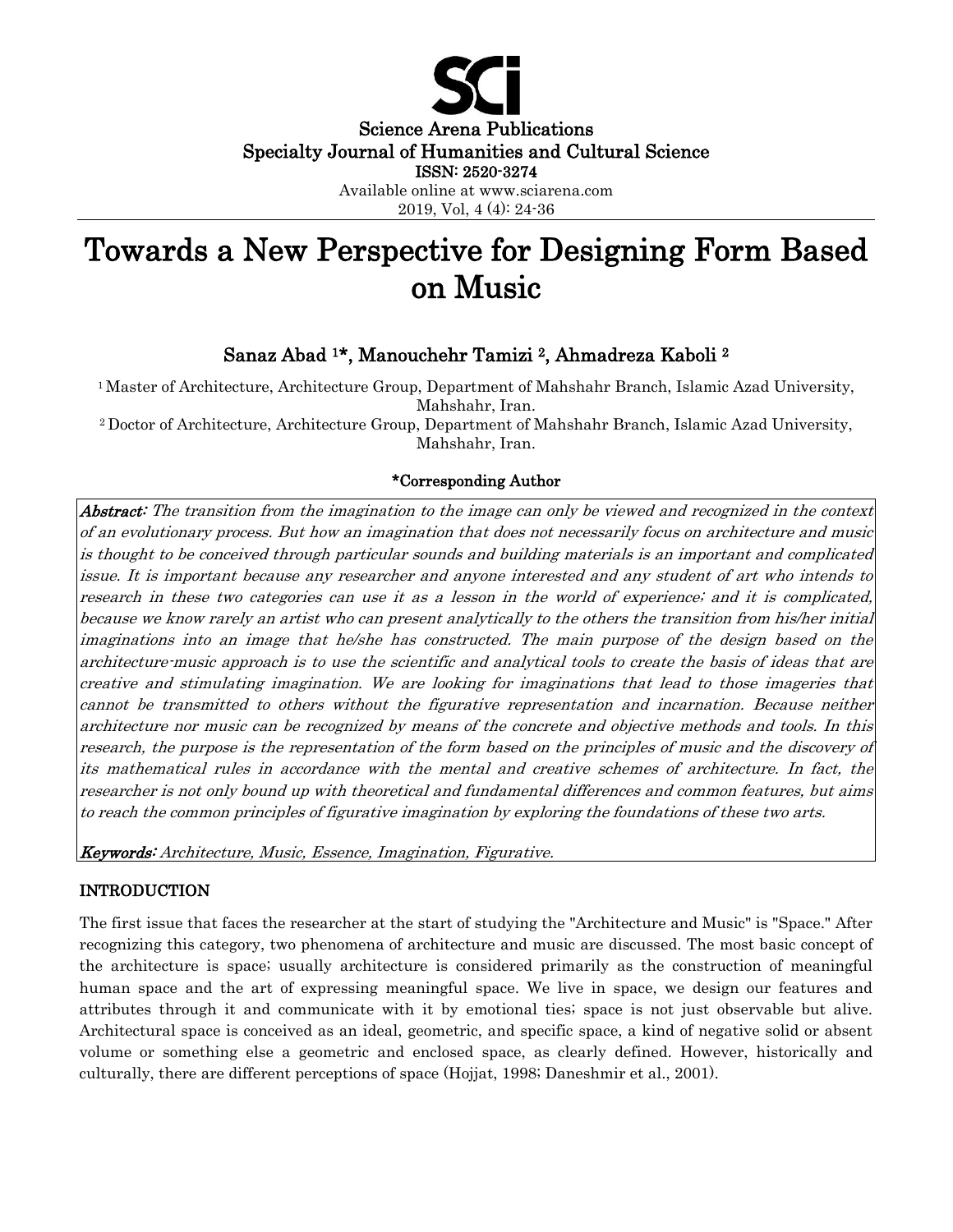In the specialized dictionary of architecture, the term "space" has been defined in the field of architecture as follows: "Space is an expanding and, at the same time, inclusive field, and defines physically and psychologically a place or an environment in terms." It is constituted of the relations of form, color, and motion, sometimes it is empty or negative, and sometimes it determines the distance between the elements; whether it is a distance at the surface or in depth, embodied by the rules of perspective" (Shahchegrahi, 2002). The architecture is an application of the proportions in the volume of space and the music is an application of the proportions over time. The simplest form of these proportions can be experienced as the positive and negative spaces in architecture, and as the silence and sound in music. But the key to understanding the created spaces of architecture and music is the time factor. The architecture is not like music, having time in its own interior. A piece of music has a beginning, a certain amount of time will continue, and it will end at a certain time. But the architecture expects the motion from its viewer. This is the viewer who needs to move to a complete understanding of the architectural space. This movement needs time, and thus the time becomes the "fourth dimension" in the space perception. According to what is said, the "motion in space" is the main issue of our research.

Architecture is the art of thinking of time and space. Order and appropriate rhythm coordinate the dual understanding of space and time, which seems to be in conflict with each other (Gideon, 2010). Music, irrespective of native and content features, is the melodies that are organized in various ways, and any form of organization is the particularity of history and the existence of a given society. It does not matter that the melody's organization is based on a seven-point scale (Soheili, J. al-Din, 2000).

Nowadays, the importance of the relationship between architecture and music has reached its minimum. Many people, as well as architects, who have been immersed in a noisy environment and a visual and valuebased pollution, have only achieved unclear perceptions of this relationship; they have remained unaware of the creative use of the relationship between music and architecture, as well as the richness of architecture by the music. An architect and musician need to consider two "absolute" and "concrete" aspects of space in order to create a work that wants and can possess a spiritual existence and to transcend human beings. This research seeks to recognize the common origins and concepts of music and architecture.

#### Research theoretical foundations

The study of the relationship between music space and architecture in the past and today has been one of the permanent discussions in the field of art. Modern times are regarded as one of the milestones of history due to its subsequent developments, such as humanism, scientism, religious reform, enlightenment, and the industrial revolution; so two kinds of views came in existence on the relationship between these two arts (Craing, 1998).

### Position of architecture and music in the gradual development of arts

Architecture only finds a relative development where the human beings seek to bring themselves closer to "that world", and the music is only respected when it commemorates "that world". Churches with their tall towers tend to approach the "sky" as far as possible, and the humans who are painted in their walls lack the human proportions; it seems that, with the small, tall forms, they tend along with the tower of the churches to the "sky".

Music is also inspired by this cultural background. As the medieval architects all of their minds were focused on building churches higher, and neglected the promotion of the quality of life of peoples, the musicians of this period were also less likely to promote the quality of the music of the people.

During the medieval age, the design of large non-religious buildings was also inspired by the construction of religious buildings, but at this time, in order to represent the relative independence of man from the absolute authority of the church, for the first time, in the great non-religious monuments, the artist architects sought to find the forms independent of church forms. The original form of these monuments, which was manifested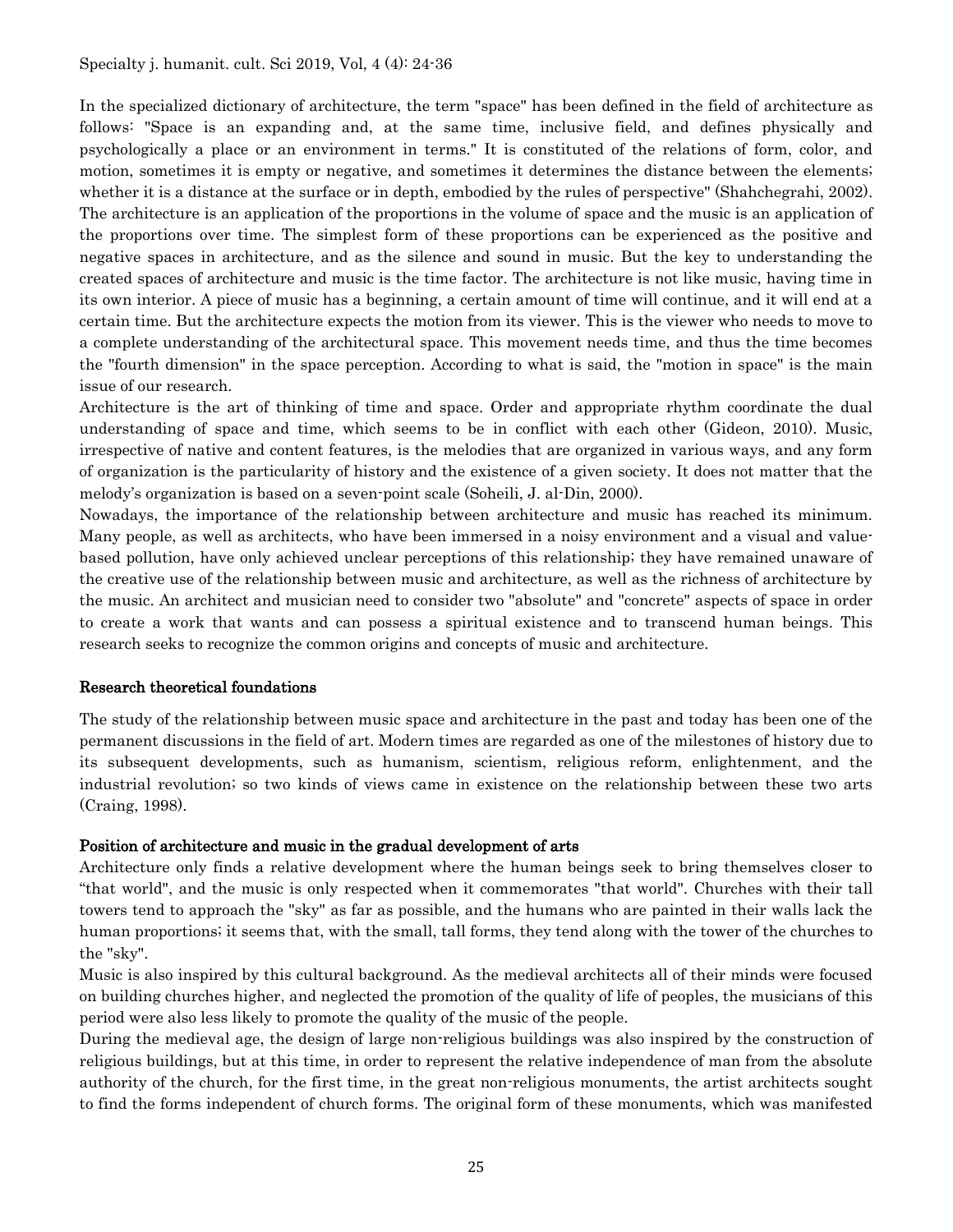in the palaces, was from the ordinary houses whose Cuban forms were a repetition of the form of Greek and ancient Roman homes.

In music also, a slow but constant movement towards the worldliness can be pursuable. The sign of this evolution can be seen in the more and more tendency of Renaissance composers to the application of Major and Minor scale, rather than church modes that church music was based on them for centuries. According to what has been posed, it is natural that architecture and music as the two pillars of culture have always been subordinate to the dominant attitudes and beliefs of societies, and, mutually, have shaped the culture of these societies.

Electronic music, concert music, minimal music, and many other names represent the civilized human constructive effort to find new ways of expressing music. Undoubtedly, these new ways, then, are authentic, lasting, and develop cultural competence relying on the "historical experience of a civilized man," a man who has strived for "the improvement of the quality of life" in history.

#### A formal approach by examining the external layers

One of the contemporary approaches is the translation of audio into a visible form. One of the ways of this translation is to use a method that was invented by a German physicist, Ernst Cheladney, in 1787. First, he scattered fine sands on a glass surface, then flipped them through violin vibrations. These fluctuations caused the sands to take on a variety of images.

Another way of translating music into architecture is by translating the time interval of the sounds to the numbers. "Vasily Kandinsky<sup>1</sup>" and "Paul Klee<sup>2</sup>" were two artists who tried to make music in this way in a visible form. They chose Beethoven<sup>3</sup> Symphony No. 5 for this purpose and ultimately acquired a series of visual diagrams4.

Other contemporary research in this area is the result of a digital design project by Chris Tenson5. He designed a parametric software containing numbers and ratios to generate 48 virtual forms based on the preludes of the first book of Johann Sebastian Bach (Grout, 1973).

And finally, the latest contemporary research was done by Martin Wattenberg<sup>6</sup>. He used arched diagrams to translate the most famous musical works of the world into the diagram. He argues in this study that relations existing in pre-modern pieces, in contrast to the post-modern era, have many layers; also he compares them with the diagrams derived from some of the most famous modern pieces (Gregory, 1995).

#### A formal approach by examining the inner layers

Georgiades, at least through his specialized look, proves that a visual or audio harmony guarantees the aesthetic pleasure. In contrast, in compilation Bartock combines the principles of ancient Greek architecture, such as the golden ratio and the five principles of Pythagoras, with the principles of acoustic harmony that originate from Western thought.

Another person who in the modern era carried out serious research on the interplay between music and architecture, was Ayenis Zenakis7, an apprentice of Le Corbusier8. In his book "Music and Architecture," he emphasized the role of geometry science in adapting and bringing these two arts closer, and he examined the examples of music that turned into architecture in his work and some other architects. Interestingly, in the final section of his book, he concludes that "the relationship between music and architecture is a virtual and mental relationship, not a real one" (Chai, 2005).

<sup>&</sup>lt;sup>1</sup> Russian Theorist and Painter

<sup>2</sup> Swiss painter and contemporaneous with Vasily Kandinsky

<sup>3</sup> Ludwig van Beethoven, a classical musician

<sup>4</sup> HTTP: http:// www.uia.architects.org/texte/summary.

<sup>5</sup> Contemporary Danish musician

<sup>6</sup> Contemporary scientist and professor of California University

Greek architect, Composer, and theorist

<sup>8</sup> Swiss urban planner, architect and writer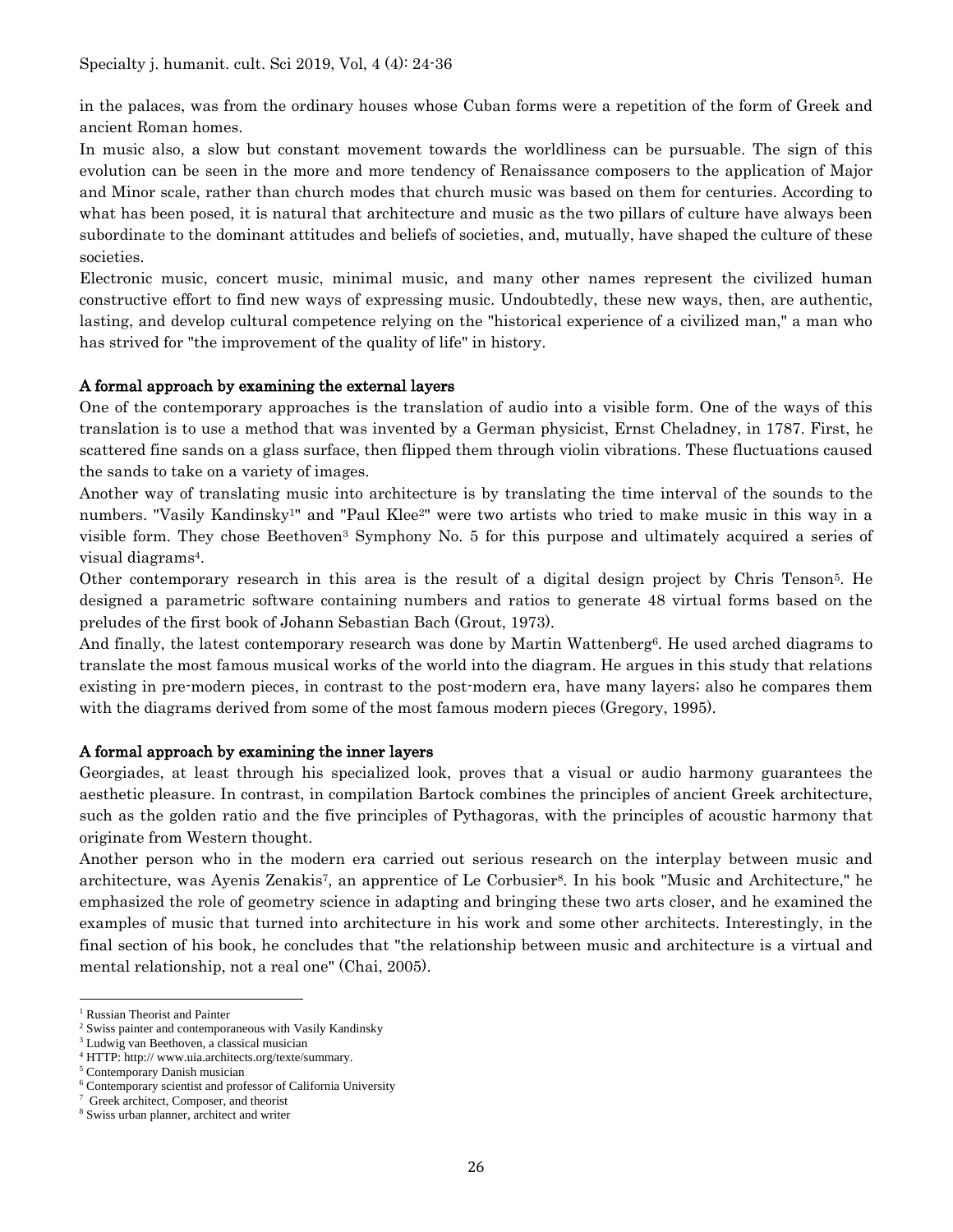Therefore, in general, the basis for the formal approach with the examination of the inner layers is based on the relations that exist jointly in music and architecture using geometry.

### Conceptual approach

An architecture space is like a piece of music created by man and his agency and ready to be played with the presence of man. Architectural space like music will be able to play varied, happy, elegant, harmonious, or vice versa monotone, annoying, scratched and meaningless tracks; it depends on how to create components and angles of space or placement of spatial components in interacting with each other. There is a word in music called "sound-scape" that depicts the acoustic perspective of the entire music, which is equivalent to the "Landscape", meaning a perspective in visual arts and architecture.

Finally, if the comparative study of architecture and music is reduced to the level of comparison of periodic motion in playing pieces of a radif and turning these corners into one another in the improvisation of the musician, with the spatial divisions in the Iranian architecture, then the result of such a comparison is a formal play and a meaningless link.

Proportion is sometimes in the visual aspect, and sometimes in an audible sense. So all the arts have one aspect, and that is what has already been designed with the geometry of our hearts. Hence, by referring to the importance of Iranian music and art, and the attention to the fundamental theory of music, and the attention to the aesthetics and the principles of architecture, a certain convergence can be found between the world of architecture and that of music.

### Relation between music space and architecture space

Music is an audio art, and at the initial stage of "communicating with the audience" by creating the modes of sound, it can create the audience's sense at the moment or make the "unconscious" to free its associations. Musical states follow a number of distinct rules of mathematics and physics that arise from the order of nature; known mathematical rules such as "golden numbers" and "famous formulas of Fibonacci" and the foundations of geometric proportions in the geometric analysis of the nature of organisms are found abundantly in music.

Architecture is also "abstract"; the natural elements in architecture are not as they should be and are transformed. Architectural registration and maintenance are also being done in the context of "geometry" and in some way "geometry in the extension of mathematical elements". Failure to understand architecture and create a mental state for the audience and its users will lead to a kind of "symbol-like abstract" which ultimately forms a particular "geometry" in mind.



Diagram 1: Definition of the architecture and music space

Music is not static, but architecture is static. The approaches of the two common sciences, which are both arts derived from nature, have created such an adaptation in music and architecture that strengthens the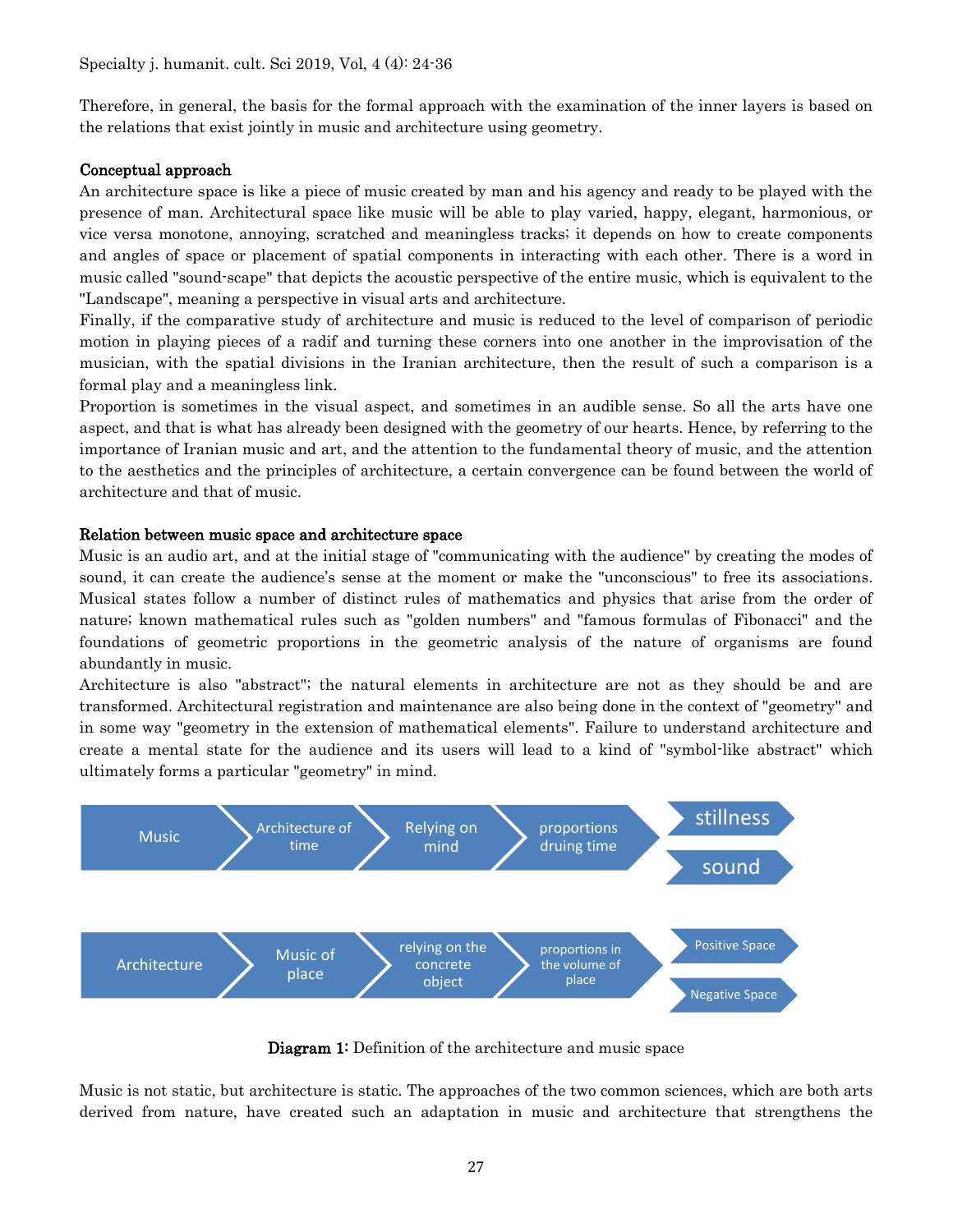"common sense of architecture and music" and provides a way to evaluate these two arts. The basis of architecture is the designer's vision and the type of user's need, and the basis of music is on the type of look of the musician and the creator of the work and the type of audience.

| Music                              | Architecture                            |
|------------------------------------|-----------------------------------------|
| Single-dimensional and dynamic     | Multi-dimensional and static            |
| Spiritual                          | Physical                                |
| Time architecture                  | Location music                          |
| Mental                             | Relying on the object                   |
| Proportions over time              | Proportions in space volume             |
| Without native or content features | Affected by native and content features |
| Abstract                           | Abstract                                |

Table 1: Features of Music and Architecture

### Conceptual links and the foundation of architecture and music

For architects, there have never been written rules and regulations that could be valid, generalizable and immortal, as in Western classical music; if some attempts at some periods of the history of architecture were carried out at discrete points of the world, they considered only the personal views, and in the best of cases have led to the emergence of limited adherents; those who are either disciples or "mannerists". This is the first problem in the way of an analytical study in order to recognize similarities and symmetries that can be derived from two areas of artistic creation in architecture and music. Another problem in such an examination lies in its nature: exploration and research in two areas or in two different knowledge, the former being intrinsically tangible and based on the objective and dimensional qualities, so that it can stimulate the emotions and affections and the other is intrinsically intangible.

### 1) Architects and architecture

Architects use an official board to represent the physical space that they see or saw; they display volumes by sections and facial expressions that complement each other, on the complementing scale on the paper or on the "video" screen, and from finite views. In fact, a blank page, with no memory, but imprinted on lines with proportions and dimensions, it wants to represent a space that is abundant or coming in existence (Fisher, 1969).

Architects can, by "seeing" the tool we mentioned, recognize some of the architectural features of the physical space or the constructed space, and, by the way of speaking, they manifest them to others. Architects know a significant number of features of the architectural space that they are not able to reveal them through the image; they know that color and shadow, the multiplicity of maps to the various scales and drawing perspectives, symbolic elements, and replicas cannot reveal what it should be revealed.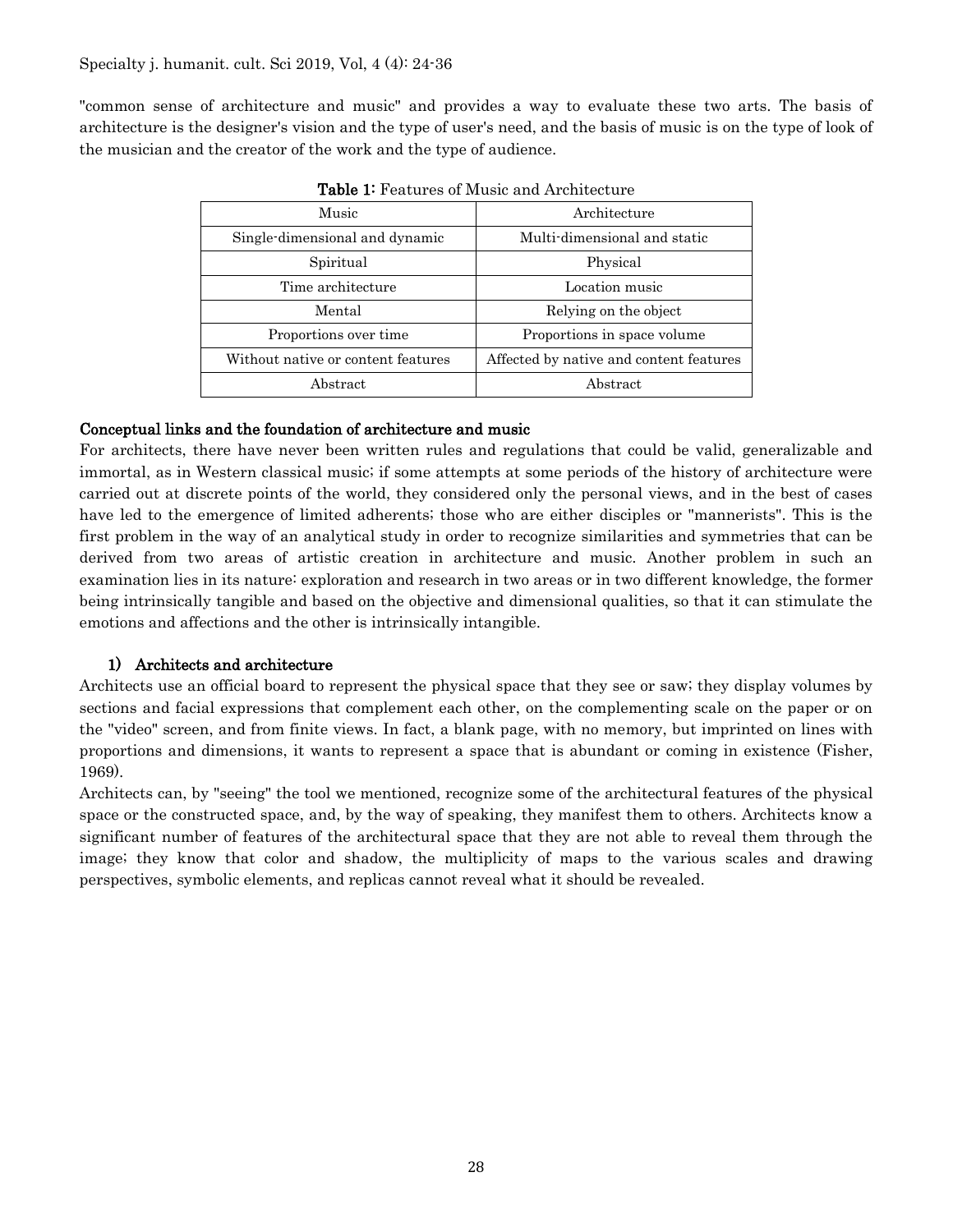

Diagram 2: Architecture and Understanding the Work

# 2) Music makers and music

It seems that the musicians and music makers have been able to be equipped by an instrument that is able to transfer music from another (from musician to musician); it is said that the musical notation and reading music realize this relationship. In the music world, it is not something that can be "heard" but it cannot be transmitted to someone else through transcription - either phonetically or phonemically, or both, (Bruno, 1985) and even be iterated by the latter (Khorasani, 1970).

As having the idea that architecture, like music, cannot be fully understood, we will be able to emancipate ourselves through this conversation from the conventional and academic bounds to reach beyond that. But before that, some points are necessary to be mentioned:

First, we do not know enough to write music in order to recreate music, beyond the music atmosphere and the particular cultural environment that provokes the creation of music.

Second, we admit that the cultural environment and the motives that have contributed to the creation of a piece of music, could not have a direct impact in choosing specific features for a piece constructed; thus, we mention the existence of two continuous and dependent entities, namely the environmental culture and the artistic content of music.

Third: Considering the particular value of a musical work, we find a direct linkage or greater dependence between the musical product and the users of musical products in the early societies; on the contrary, there is a greater distance or fewer connections to the musical works that are reliant on the scientific methods and on the findings of advanced techniques.



Diagram 3: Music and Understanding the work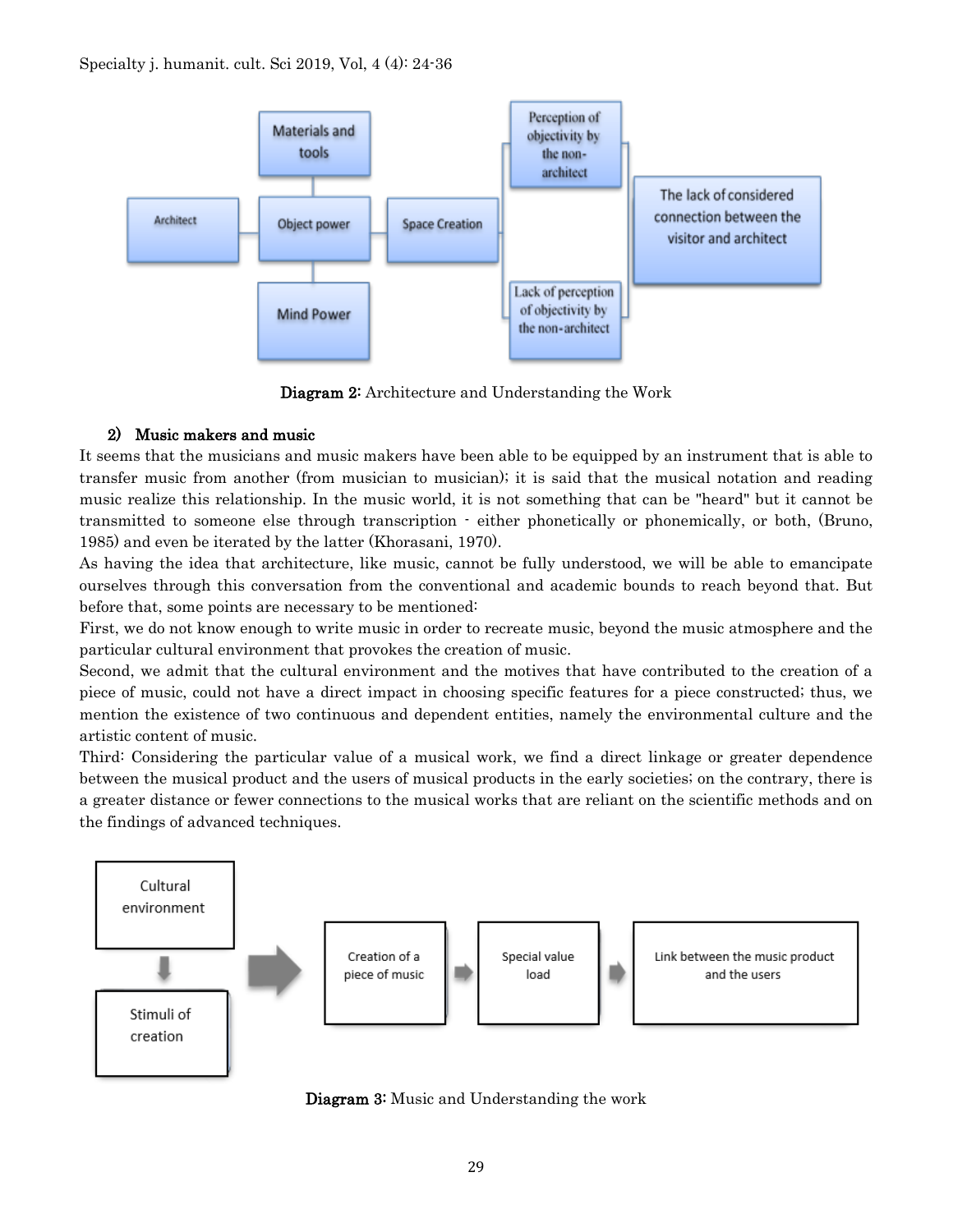#### Recreation of Architecture and music

Reproduction of architectural and musical works is associated with a special difficulty, as we have seen, due to the incomplete and inadequate tools of their representation. Are there any shortcomings in the recognition and understanding of the need for recognition of architecture and music, which is said to be compensated by the efforts of the makers and musicians? Or else, it should be argued that, in principle, there is no requirement for a specific scientific-technical set of recognition of architecture and music to be made except in generalities; these generalities in architecture include: longitudinal and superficial dimensions; distances, ratios and tunes; replacement of architectural elements in the area of tangible space; Physical aspects of the illumination of the inner spaces and the modes of light irradiation on the volumes and generation and transformation of the shadow over the outer form of space constructed; and the chromaticity of the material that creates the architectural space; the relations and ratios existing between the elements or spatial units that (internally and externally) make specific perspectives; determinants of the visual characteristics and spiritual values; the quantity of the symbols replaced in the architectural space or the aspects of the building which became a symbol and is also an inseparable symbol and so on.

The generalities necessary to recognize music are rhythm, tune (melody), harmony, and resonance or staining, as we find in the most authoritative sources, according to the scientific and technical definitions. Or the four main elements: the height (usually represented by the seven series), the pressure or emphasis on the song (rhythmic accent), length (notes in time) and resonance.

#### Creation of the Concept in music

Music, "as the most emotional of the arts," is experienced by the humans. "Hegel" refers to the features that are manifested in "unity" and which are effective in securing it, such as "harmony" and "melodiousness" and "rhythm" which, like poetry," have a special job (Mostaqni, 2004).

Music is a phenomenon that has an impact on the inner world of the individual on its core and provides all the necessary techniques to achieve this goal. What we intend to mention in reference to music as an artistic product and necessarily of an emotional load is focused on our next discussion in this regard, during which we will see that architecture, as an artistic product, has an emotional load; the work of this fundamental feature is that it makes the two different worlds closer to each other that are seen as (or assumed) to be distinguished: The inner world of a person or a set of emotional memories and the outside world of emotional memories of a particular person; the musical composer recreates an atmosphere in which some of the specific emotions of a specific community are reflected; whether this community is all those who are on the planet, or those whose world is their own land, and their feelings and memories and their love are real and meaningful in the form of their own lived culture. It is clear that our intention is to provide a basis for expressing this principle: the art of architecture (during an attempt to use its own techniques) requires that, through its own way of expression, affect the mind of people.

#### Form and music

One of the seemingly subcategories that bind both the architecture and music and is reminiscent of the instrumental and conceptual relationship between the two can be the form; the form in the music, especially for us Iranians who use "figurative" expression plenteously, and in our culture we use a lot of extensions to interpret their concepts, is not very understandable.

The form of tangible entities (of which a musical piece can be the most abstract one) can also be introduced in several ways, either through speeches that describe the emotions, or through the images that are intended to recognize these feelings, or with systems whose data are provided both through the technical and descriptive expression.

The basic material used to make a piece of music, as we read everywhere, is the sound; the transformed sound from the moment it begins to its end; the sound mixed with the other sounds; the repetitive sound to a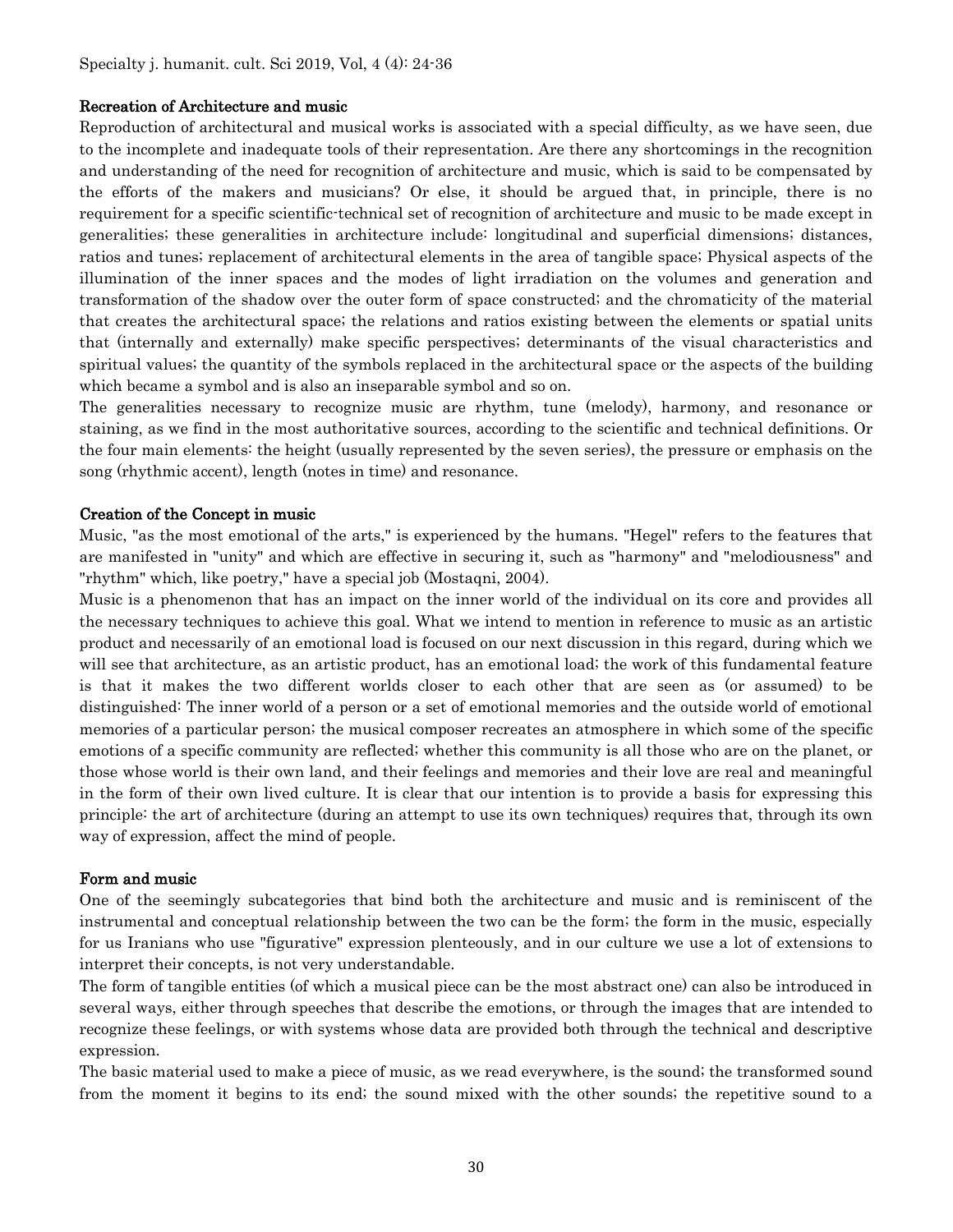constant song, or the like, apart from other pieces, creates a "form" in a piece of music. In other words, it can be said that the important part of influencing the inner world of a person hearing a piece of music is performed by the coherent sound composition, which has an emotional load, and one after another from the beginning to the end are presented to him in the framework of a certain form or a specific device (from the sonata to the symphony and from a given scale) (Khorasani, 1970).



Figure 4: Creating the ultimate form in music

### Creation of Concept in Architecture

Architects have their own agents that, from two aspects, place them in the other land: first, the essence of their raw materials gives them the opportunity to engage in a variety of formal features; secondly, the practical aspect of architecture, which does not accept usually an explicit or indirect spiritual and conceptual load. Whenever we look at the architecture from both sides, we find it a separate category, and we do not find any need to find out similarities and symmetries that exist between these two disciplines. What we intend to explore and understand is to look at the architecture from the two angles and see what can be the commonality of these two.

Among many architects, there are many scholars who believe in the aesthetic role of architecture and from this point they view the built space; for them, it is worthwhile to choose both the primary material and the form given to them. The work of architecture, by its own form, by its special expression, by the potential to stimulate or by its symbols has the capacity to act as a means of social-cultural communication, and ultimately , pave the way for the exaltation in a particular social environment; this is a way that music is going too; that is to say, it brings together the sentences and themes and motifs, in a particular order, and in accordance with the rules that are empirical in nature, and depend on Mathematics and physics, in some frameworks, in the form of a sonata or symphony or fugue and so on.

In fact, during the process of shaping space, the architect, in his desire and according to the traditions and values and popular culture, "informs" the building materials that before his act, were non-formed and colorless; it gives it identity that, without this interference, would never be realized. So, the architect's work relies on his choices in a set of tangible materials of empty space and of light for a transcendental purpose, and following the same choices the category called "form" is born (Bennet, 1976).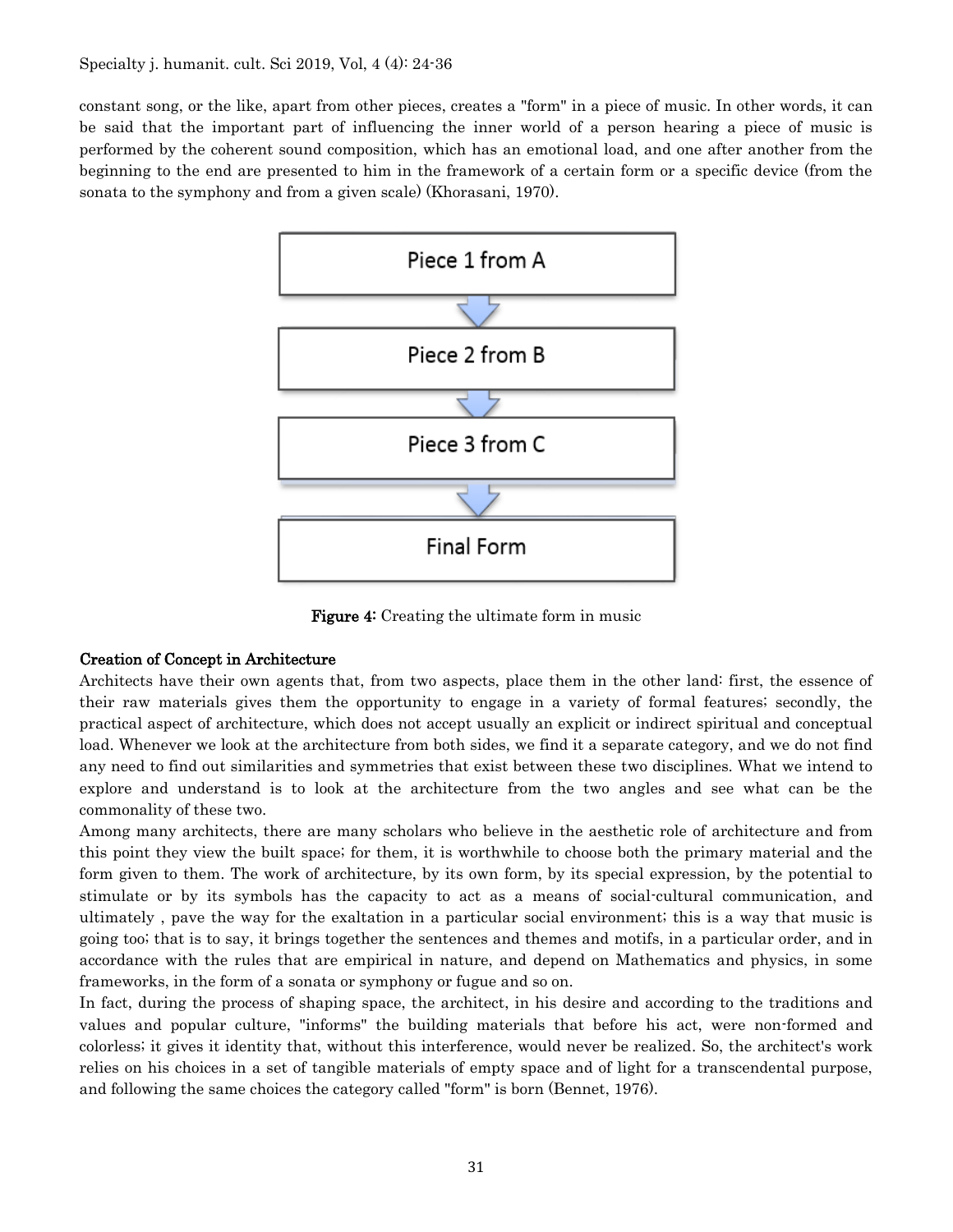

Diagram 5: Creation of Concept in Architecture

# 3) Analysis

### Proportional mediators in architecture

The architect is not free, as he wants to apply proportions in a building solely on the basis of his own will, and the proportions, in turn, should be in harmony with the principle and reality beyond themselves;

When Palladio posits the necessity of building churches "in a way that gives all parts a harmony in the eyes of the viewer", he does not think of an unimaginable thing for the eye; he mentions a harmonic spatial construction, which is the product of comprehensive relationships of valuable global proportions. In the following, a part of the proportional mediators of the architecture is expressed.

## 1) Dimensions of visual signs

In the architectural world, the dimensions are one of the three quantitative characteristics of visual signs, equivalent to the height of sound in music. In every architectural building, the visual signs come in a variety of dimensions in defined places, and the circulation of the audience's eye on these signs from inside or outside the body leads to the understanding of architectural space.

### 2) Distance of visual signs

In architecture, the distance between visual signs and the audience has a direct impact on clarity and on the perception of dimensions. According to the rules of perspective, the closer are the visual signs to the human, larger and sharper they are and vice versa as they move away from the human being, they become smaller.

### 3) Tension of the visual signs

In architecture, with the help of the mediators like light and shadow, or the adoption of visual signs with features inviting to move or rest, to some extent, the architect can control the speed of the eye's circulation on the visual signs; but this is only one potential possibility, and each audience will have its own unique speed, according to its own mental world.

### 4) Color and texture of visual signs

Visual signs in architecture have two qualitative features, namely, color and texture, which are directly related to the tool of producing visual signs, the material.

### Proportional mediators in music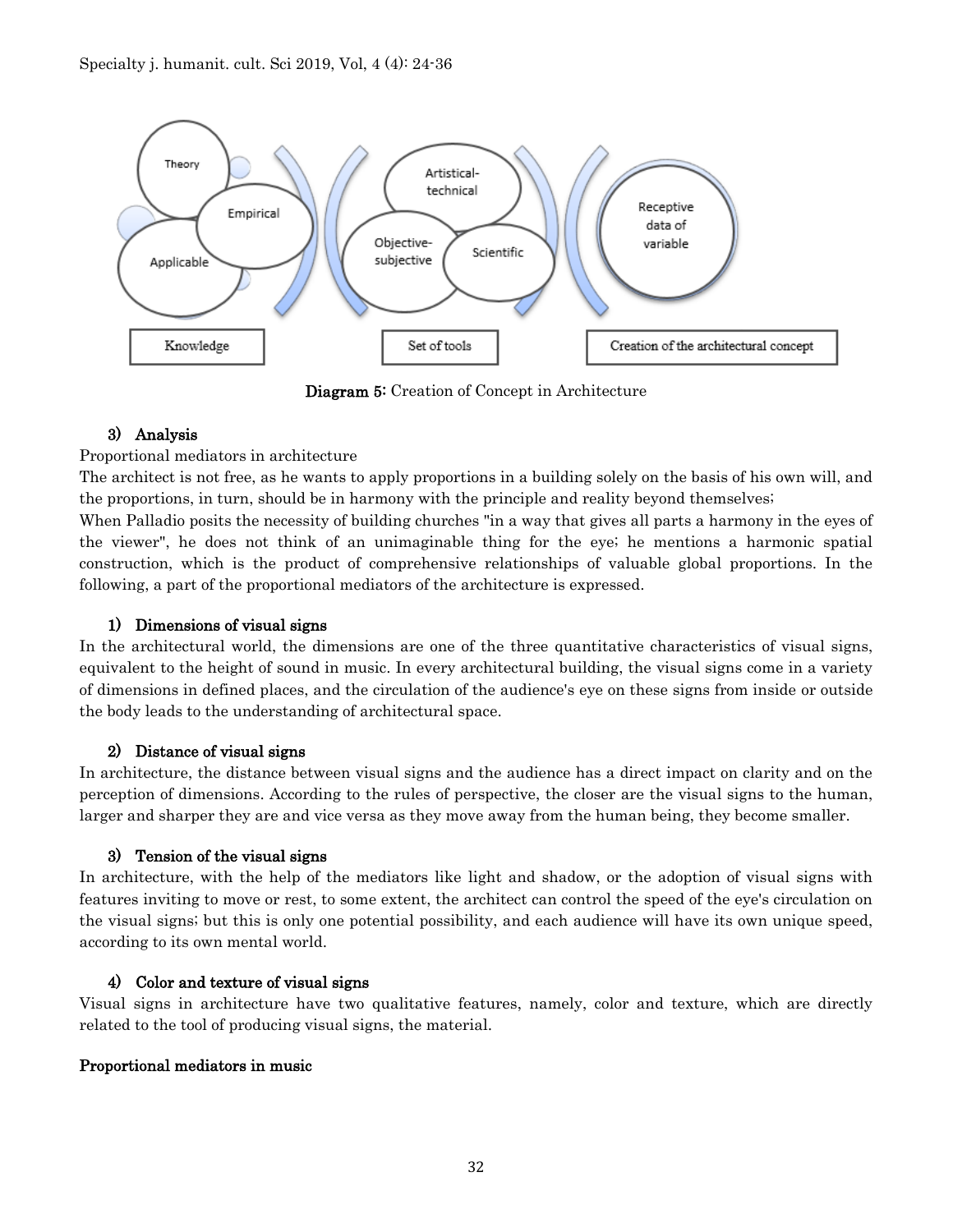Sound in music is considered as an analytical tool. To do this, we may study the height, intensity, time, and sound durability as the most important proportional mediators in music.

### 1) Sound height

Whenever an acoustic wave oscillates at regular intervals in a period of time, so that its height can be measured, it creates a sound that is called musical sound when placed in the human hearing range. In each piece of music, the sounds with varying heights, individually or in the group, pass through a range of time and create melodies. More or less, in all the familiar melodies, there is a central sound called tonic that as if attracts all melody sounds. During the scientific examination of melodic sounds, the height of all sounds is measured compared to this central sound.



### 2) Sound intensity

One of the quantitative features of the sound is its intensity that is used by the composers as a tool for giving dimension to the sound. In the creation of the work of music, a sudden and gradual change in the intensity of sounds may awaken a special feeling in the listener.



Diagram 7: Sound-Intensity Changes – step-by-step dynamism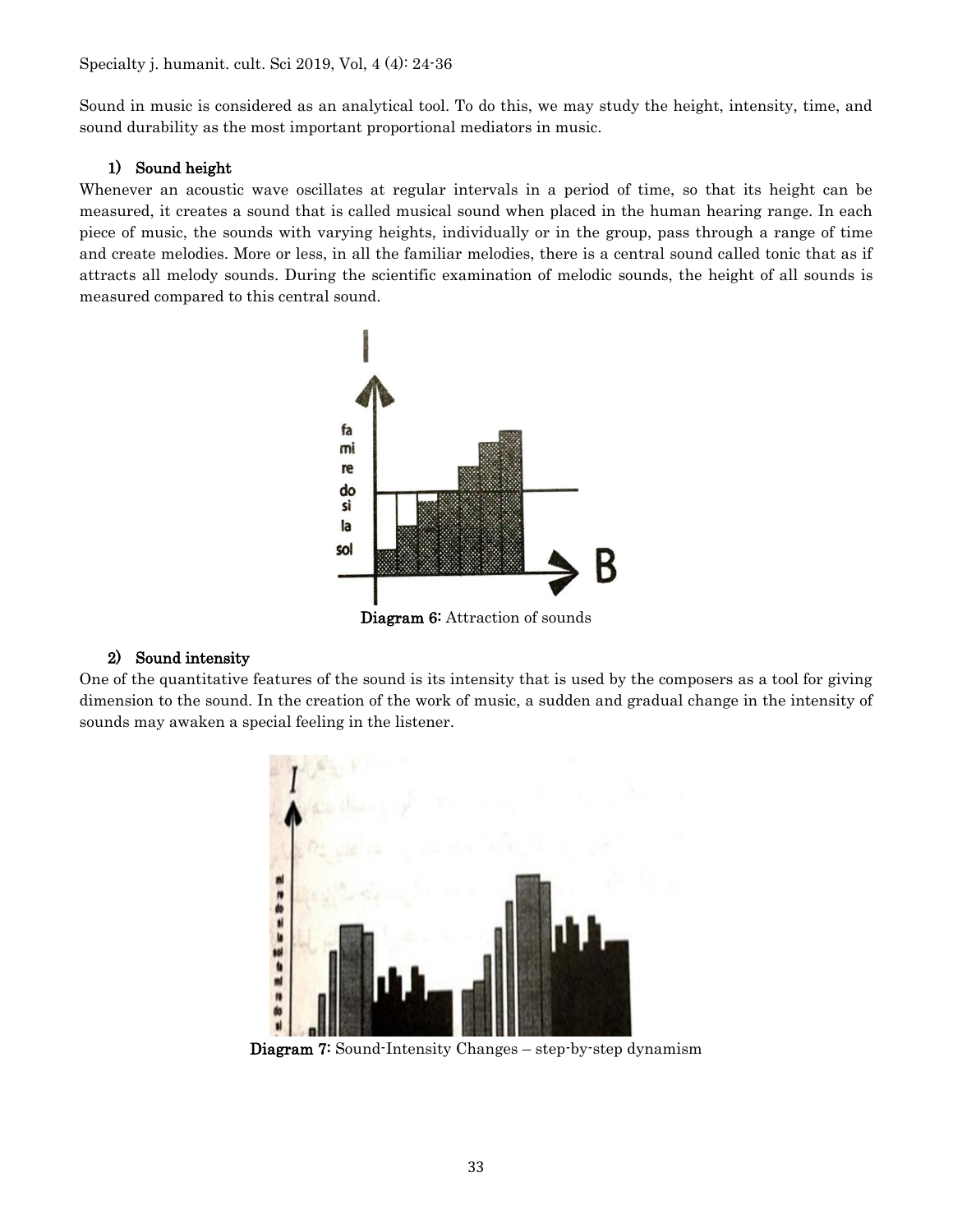

Diagram 8: Sound-Intensity Changes – Gradual dynamism

### 3) Durability time

Sounds that go on for a long time, their duration is measured relative to the unit that is introduced by the composer as a unit of time. A composer also looks at the tension when choosing sounds, in addition to the height and intensity of the sound. Sounds that last a long time, have the ability to create the feeling of stillness and the transient sounds can stimulate a sense of dynamism.



Diagram 9: Time of sound durability

### 4) Genre of the sound

The sound has an unmeasurable but recognizable feature that we call it the qualitative feature of sound, and it is nothing but the genre or color of the sound, which is directly related to the audio device namely the instrument.

| Proportional mediators         |                    |  |
|--------------------------------|--------------------|--|
| Architecture                   | Music              |  |
| Dimensions of signs            | Sound Height       |  |
| Distance of signs              | Sound intensity    |  |
| Tension of signs               | Time of durability |  |
| Color and texture of the signs | Genre of sound     |  |

Table 2: Proportional mediators in architecture and music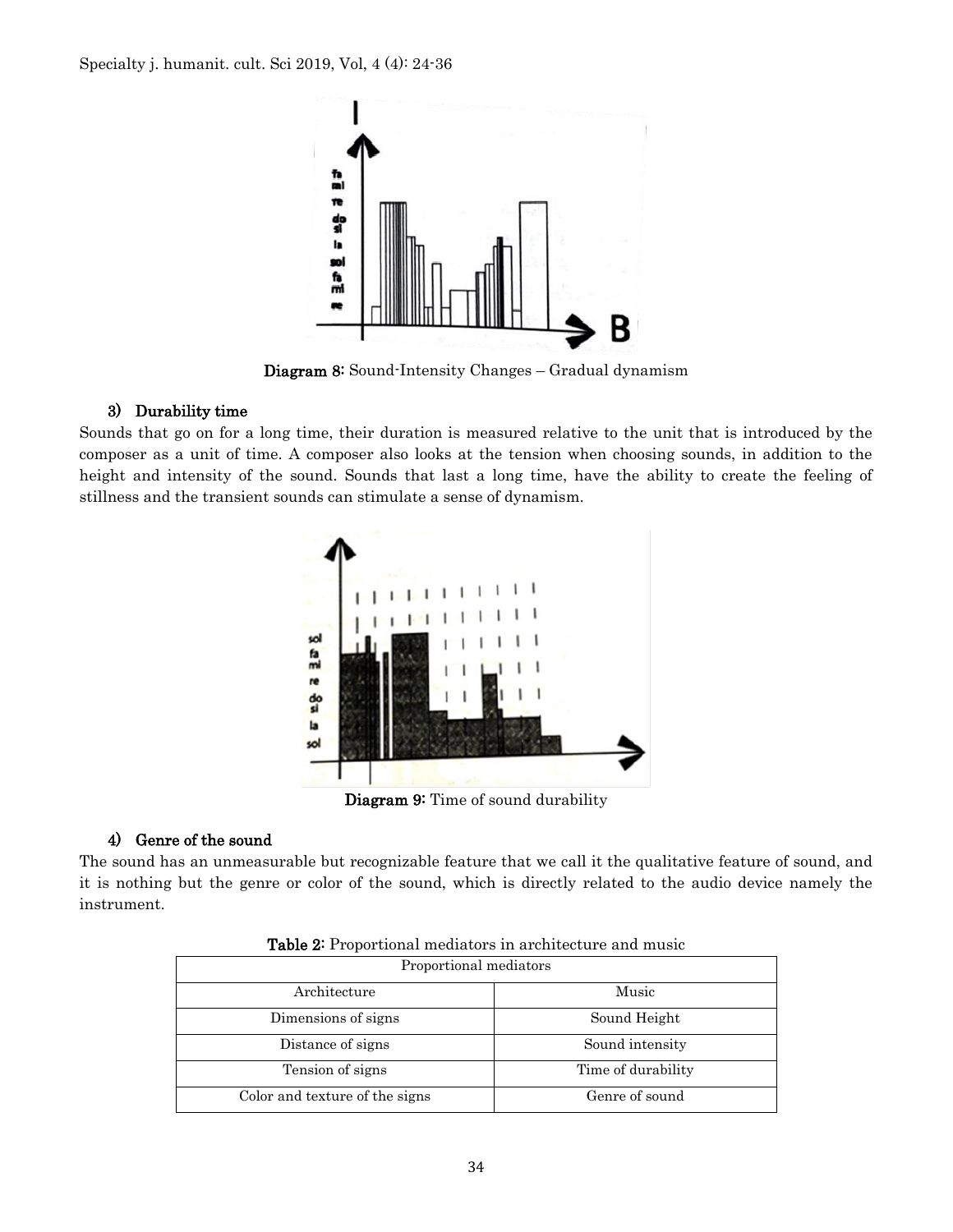### Conclusion

The continuity of boundless lands that create the art world has always made artists contemplate the characteristics of the artistic territories and compare these territories in pairs and ultimately explore how to integrate them, leading to creating a united world of art.

The comparison of the lands of architecture and music is very difficult without passing through the stages of the process of creating these two precious arts. In this passage, the talk of the creation of concepts and meanings of architecture and music began to come to existence, which, like a huge wave, throws grip on the deepest layers of the sea of the human heart and throws it into thinking in a world of meanings. There were tools and facilities that the architects and music makers created to shape the concepts of their work and put those spiritual concepts into the physical body; these tools and resources are nothing but the fundamentals of the physical creation of these two arts.

Composers, when they want to embody the musical ideas, use a set including repetition of a certain sound of different sounds or different sounds, with a specific tension that is called a motif and has a recognizable identity. In fact, the motif is the smallest musical unit with a concept that, according to a system developed by the composer, using the knowledge of the form, begins in the form of time, transforms, repeats, and ends.

In the architecture, the form as the smallest unit embracing the concept, plays a role like the motif in music. In fact, the form is referred to as a set of visual signs, it has a recognizable identity and is understood by geometry. The forms can also be transformed in the time, repeated, and expanded or reduced.

Now, in a table, the accordions and links of music and architecture, according to what is presented in this research, can be counted as follows.

| Architecture                                | Music                                      |
|---------------------------------------------|--------------------------------------------|
| Space in architecture                       | Space in music                             |
| local architecture                          | Folk music                                 |
| Religious Architecture                      | Religious music                            |
| Monumental architecture                     | Memorable or Monumental Music              |
| Profitable Architecture                     | Promo music                                |
| Use of popular symbols                      | Utilizing national melodies                |
| Utilizing the natural phenomena             | Utilizing the natural phenomena            |
| Imitation                                   | Imitation                                  |
| Utilizing color in architecture             | Coloring in music                          |
| Heaviness and gravity                       | Heaviness and gravity                      |
| Tension in the motifs of the building       | Tension of sounds and occasionally tune    |
| Height in architecture                      | Peak and Desolation                        |
| Glissando or Hyperbolic Parabola            | Glissando in music                         |
| Contradiction in motifs                     | Contradiction in melody and harmony        |
| Repetition of motifs in the building        | Repetition of Motifs in Music              |
| Mirroring                                   | Mirroring                                  |
| Rhythm in the facade and diversified levels | Weight or rhythm in music                  |
| Feeling (thanks to the light and shade)     | Feeling (thanks to the color in the sound) |
| Role of math in architecture                | Role of math in music theory               |

#### Table 3: Research Findings